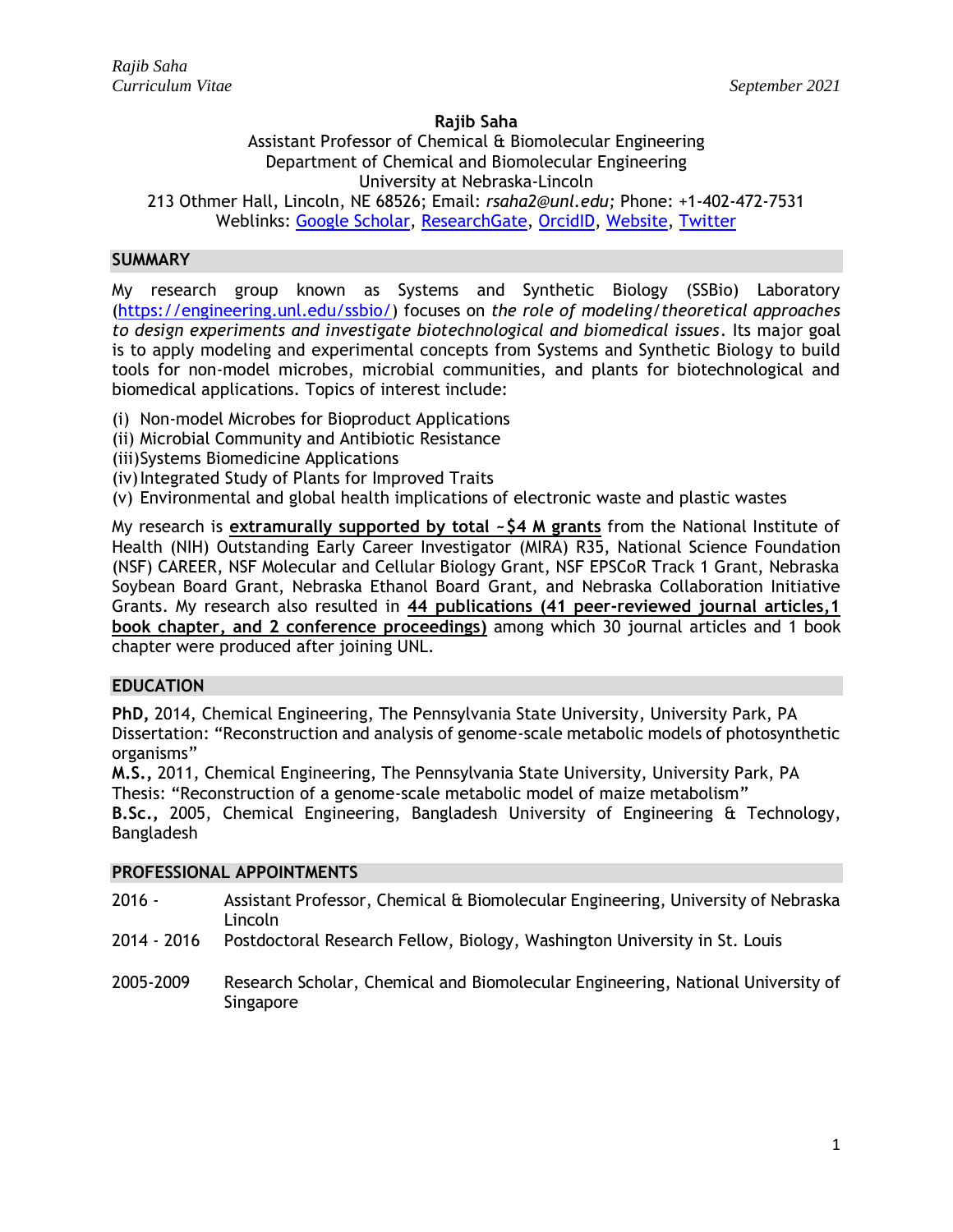# **AWARDS AND HONORS**

- 1. 2021 Society of Industrial Microbiology and Biotechnology (SIMB) Annual Meeting Invited Speaker Travel Grant
- 2. 2020 Penn State Chemical Engineering Early Career Alumni Award
- 3. 2020 Distinguished Alumni Lecturer, Department of Chemical Engineering, Bangladesh University of Engineering and Technology, 2020
- 4. 2018 Society of Industrial Microbiology and Biotechnology (SIMB) Annual Meeting Invited Speaker Travel Grant
- 5. 2017 American Indian Society of Engineering and Science (AISES) National Meeting travel grant for early career faculty member
- 6. 2014 NSF N2 Kick-off Meeting Student Travel Grant
- 7. 2012 Genomic Sciences Meeting Student Travel Grant by Department of Energy (DOE)
- 8. 2005 Bangladesh Prime Minister's Gold Medal, 'Dr. Ali Karim Gold Medal', and 'Engineers' 6064 Gold Medal'

### **Research Funding**

Summary of Research Funding:

| <b>Funding Category</b>      | Total       | Saha's Share |
|------------------------------|-------------|--------------|
| External sources             | \$4,010,049 | \$3,328,855  |
| Internal sources             | \$1,105,000 | \$535,000    |
| <b>Total Funded Research</b> | \$5,115,049 | \$3,863,855  |

### **PUBLICATIONS**

Publication Types and Numbers: Total **published/in-review work**s including **41 peer-reviewed journal articles**, 1 book chapter, and 2 peer-reviewed conference papers.

#### **Peer-Reviewed Journal Articles:**

**41** Published/In-Review (**30** after joining UNL in 2016).

[Google Scholar Link,](https://scholar.google.com/citations?user=uBAcj8cAAAAJ&hl=en) Total Citations: 1212, h-index: 14, i10-index: 15.

# **Select Journal Articles**

- **1.** Alqarzaee, A.A., Chaudhari, S.S., Islam, M.M., Kumar, V., Zimmerman, M.C., **Saha, R**., Bayles, K.W., Frees, D, and Thomas, V.C., Staphylococcal ClpXP protease targets the cellular antioxidant system to eliminate fitness-compromised cells in stationary phase, *PNAS*, 118 (47) e2109671118, doi: https://doi.org/10.1073/pnas.210967111.
- **2.** Chowdhury, N.B., Schroeder, W.L., Sarkar, Debolina, Amiour, N., Quiller, I., Hirel, Bertrand, Maranas, C.D., and Saha, R. (2021), Dissecting the Metabolic Reprogramming of Maize Root under Nitrogen Limiting Stress Condition, *J Exp Bot,* erab435, doi: https://doi.org/10.1093/jxb/erab435.
- **3.** Alsiyabi, A., Brown, B., Immethun, C., Wilkins, M., and **Saha, R.** (2021), Synergistic Experimental and Computational Approach Identifies Novel Strategies for Polyhydroxybutyrate Overproduction, *Met Eng*, doi: https://doi.org/10.1016/j.ymben.2021.08.008.
- **4.** Schroeder., W., Baber, A., and Saha, R. (2021), Optimization-based Eukaryotic Genetic Circuit Design (EuGeneCiD) and modeling (EuGeneCiM) tools: Computational approach to synthetic biology, *iScience*, 24(9), doi: https://doi.org/10.1016/j.isci.2021.103000.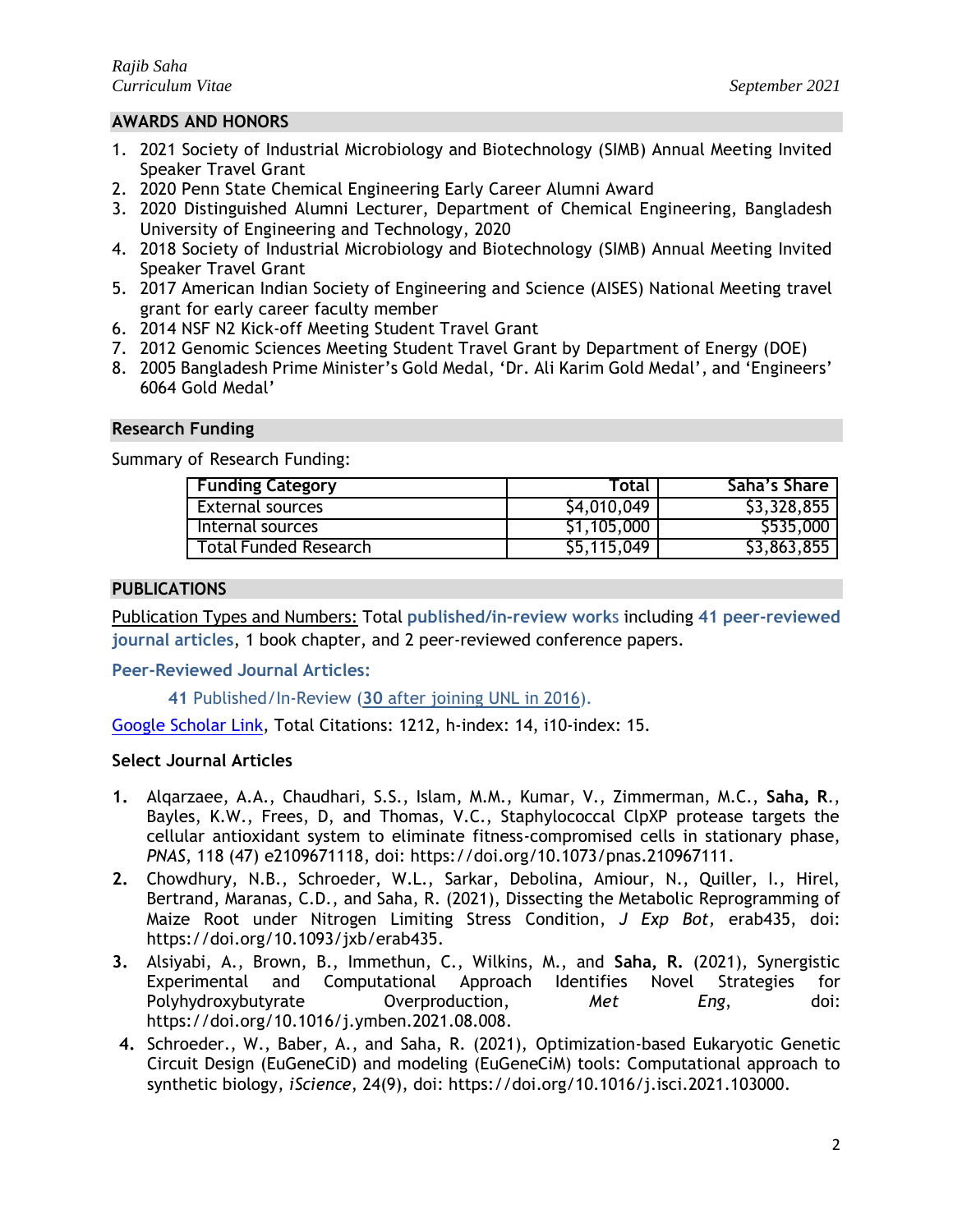- **5.** Schroeder., W., Baber, A., and **Saha, R.** (2021), Using EuGeneCiD and EuGeneCiM Computational Tools for Synthetic Biology, *STAR Prot*, 2(4), doi: https://doi.org/10.1016/j.xpro.2021.100820.
- **6.** Alsiyabi, A, Stroh, S., and **Saha, R.** (2021), Investigating the Effect of E30 Fuel on Long Term Vehicle Performance, Adaptability and Economic Feasibility, *Fuel*, 306, 121629, doi: https://doi.org/10.1016/j.fuel.2021.121629.
- **7.** Alsiyabi, A, Chowdhury, N.B., Long, D., and **Saha, R.** (2021), Enhancing in silico Strain Design Predictions Through Next Generation Metabolic Modeling Approaches, *Biotech Adv*, 107806, doi: https://doi.org/10.1016/j.biotechadv.2021.107806.
- **8.** Islam, M. M., Schroeder, L. W., and **Saha, R.** (2021), Kinetic Modeling of Metabolism: Present and Future, *Curr Op Sys Biol*, 26, 72-78, doi: https://doi.org/10.1016/j.coisb.2021.04.003.
- **9.** Long, D., Immethun, C., Vallecilla-Yepez, L., Wilkins, M., and **Saha, R.** (2021), One Step Forward, Two Steps Back: Transcriptional Advancements and Fermentation Phenomena in *Actinobacillus succinogenes* 130Z, *PLOS One*, 16(5): e0245407, doi: https://doi.org/10.1371/journal.pone.0245407.
- **10.** Alsiyabi, A, Solis, A.G., Cahoon, E., and **Saha, R.** (2021), Dissecting the Regulatory Roles of ORM Proteins in the Sphingolipid Pathway of Plants, *PLOS Comp Biol***,** 17 (1), e1008284, doi: https://doi.org/10.1371/journal.pcbi.1008284.
- **11.** Zamani, E., Johnson, T. J., Chatterjee, S., Immethun, C., Sarella, A., **Saha, R**., and Dishari, S. K. (2020), Cationic π-Conjugated Polyelectrolyte Shows Antimicrobial Activity by Causing Lipid Loss and Lowering Elastic Modulus of Bacteria, *ACS App Mat Int*, 020, 12, 44, 49346– 49361, doi: https://doi.org/10.1021/acsami.0c12038.
- **12.** Schroeder., W., and **Saha, R.** (2020), Introducing an Optimization- and explicit Runge-Kutta- based Approach to Perform Dynamic Flux Balance Analysis*, Sci Rep*, 10: 9241, doi: https://doi.org/10.1038/s41598-020-65457-4.
- **13.** Islam, M. M., Sandhu, J., Walia, H., and **Saha, R.** (2020), Transcriptomic Data-Driven Discovery of Global Regulatory Features of Rice Seeds Developing under Heat Stress, *Comp Struct Biotech J*, 18:2556-2567, doi: https://doi.org/10.1016/j.csbj.2020.09.022.
- **14.** Islam, M. M., Le, T., Daggumati, S. R., and **Saha, R.** (2020), Investigation of microbial community interactions between lake Washington methanotrophs using genome-scale metabolic modeling, PeerJ, 8:e9464, doi: https://doi.org/10.7717/peerj.9464.
- **15.** Schroeder., W., and **Saha, R.** (2020), Computation-Driven Analysis of Model Polyextremotolerant Fungus *Exophiala dermatitidis*: Defensive Pigment Metabolic Costs and Human Applications, *iScience*, 23:100980, doi: https://doi.org/10.1016/j.isci.2020.100980.
- **16.** Brown, B., Immethun, C., Wilkins, M., and **Saha, R.** (2020)**,** *Rhodopseudomonas palustris* CGA009 polyhydroxybutyrate production from a lignin aromatic and quantification via flow cytometry, *Bio Tech Rep*, 11:1000474, doi: https://doi.org/10.1016/j.biteb.2020.100474.
- **17.** Schroeder., W., and Saha, R. (2020), Protocol for Genome-scale Reconstruction and Melanogenesis Analysis of Exophiala dermatitidis, *STAR Prot*, doi: 10.1016/j.xpro.2020.100105.
- **18.** Schoreder, W., **Saha, R.** (2020), OptFill: A Tool for Infeasible Cycle-Free Gapfilling of Stoichiometric Metabolic Models, *iScience*, doi: https://doi.org/10.1016/j.isci.2019.100783.
- **19.** Islam, M. M., Thomas, V. C., Beek, M. V., Ahn, J. S., Alqarzaee, A. A., Zhou, C., Fey, P. D., Bayles, K. W., **Saha, R.** (2020), An integrated computational and experimental study to elucidate *Staphylococcus aureus* metabolism, *npj Systems Biology and Applications*, 6, 3, doi: https://doi.org/10.1038/s41540-019-0122-3.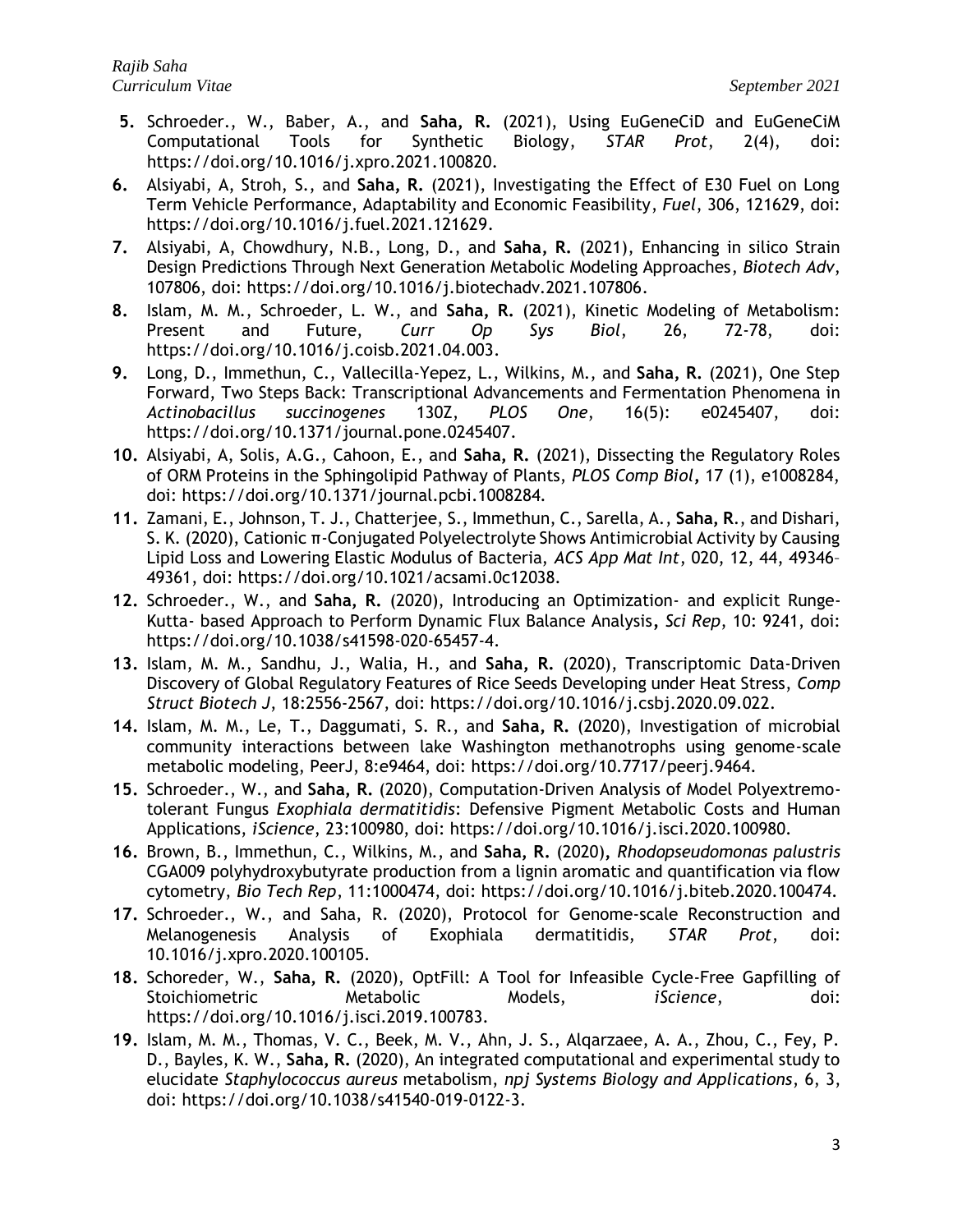- **20.** Islam, M. M., Fernando, S., **Saha, R.** (2019), Metabolic Modeling Elucidates the Transactions in the Rumen Microbiome and the Shifts upon Virome Interactions, *Frontiers in Microbiology*, 10, 2412, doi: https://doi.org/10.3389/fmicb.2019.02412.
- **21.** Alsiyabi, A., Immethun, C., **Saha, R.** (2019), Modeling the Interplay between Photosynthesis, CO2 Fixation, and the Quinone Pool in a Purple Non-Sulfur Bacterium, *Scientific Reports*, 9, 12638, doi: https://doi.org/10.1038/s41598-019-49079-z.
- **22.** Zamani, E., Chatterjee, S., Changa, T., Immethun, C., Sarella, A., **Saha, R.,** Dishari, S.K. (2019), Mechanistic Understanding of Interactions of Cationic Conjugated Oligo- and Polyelectrolytes with Wild-type and Ampicillin-resistant *Escherichia coli*, *Scientific Reports*, 9, 20411, doi: https://doi.org/10.1038/s41598-019-56946-2.
- **23.** CM Immethun, T Daher, and **R Saha** (2019), Applying Blended Learning Techniques: Perspectives from Chemical Engineering Computation, *Chemical Engineering Education*  **(invited paper).**
- **24.** MM Islam, AA Siyabi, **R Saha**, and Toshihiro Obata, Dissecting Metabolic Flux in C<sup>4</sup> plants Experimental and Theoretical Approaches (2018), *Phytochemistry Reviews* **(invited paper)**, doi: https://doi.org/10.1007/s11101-018-9579-8.

# **INVITED TALKS AND CONFERENCE PRESENTATIONS**

### **Select Invited Talks**

- 1. **Rajib Saha**, "Modeling and Omics-Data Integration in Context of Biological Systems", **AIChE 2021 Fall Meeting**, Boston, MA, NOV 07-11, 2021.
- **2. Rajib Saha**, "Model-guided Analysis of Biological Systems", **LSU, Oct 29, 2021.**
- **3. Rajib Saha**, "Systems Biomedicine and its Applications", **UNMC, Oct 22, 2021.**
- **4. Rajib Saha**, "Model-guided Analysis of Biological Systems", **Washington University in St. Louis, Sep 17, 2021.**
- 5. **Rajib Saha**, "Model-guided Design Strategies for Bioplastic Overproduction in Rhodopseudomonas palustris", **SIMB 2021**, Austin, TX, Aug 08-11, 2021.
- **6. Rajib Saha,** "Metabolic Modeling and 'Omics' Data Exploration to Tackle Real World Problem", Department of Biological Sciences**, Rensselaer Polytechnic Institute, Mar 01, 2021.**
- **7. Rajib Saha,** "Metabolic Modeling and 'Omics' Data Exploration in the Context of Systems Biology", Department of Chemical Engineering**, Colorado State University, Feb 25, 2021.**
- **8. Rajib Saha,** "Fundamentals of Systems and Synthetic Biology", Distinguished Alumni Speaker Series**,** Department of Chemical Engineering**, Bangladesh University of Engineering & Technology, Oct 3, 2020.**
- **9. Rajib Saha,** "Metabolic Modeling and 'Omics' Data Exploration in the Context of Systems Biology", Keynote Speech at The Graduate Student Symposium, Department of Chemical Engineering**, Penn State University, Sep 18, 2020.**
- **10. Rajib Saha,** "Metabolic Modeling and 'Omics' Data Exploration in the Context of Systems Biology", Tim Taylor Department of Chemical Engineering**, Kansas State University, Sep 9, 2020.**
- **11. Rajib Saha,** "Metabolic Modeling and 'Omics' Data Integration in the Context of Plant Systems Biology", **Agronomy & Horticulture Seminar, University of Nebraska-Lincoln, November 22, 2019.**